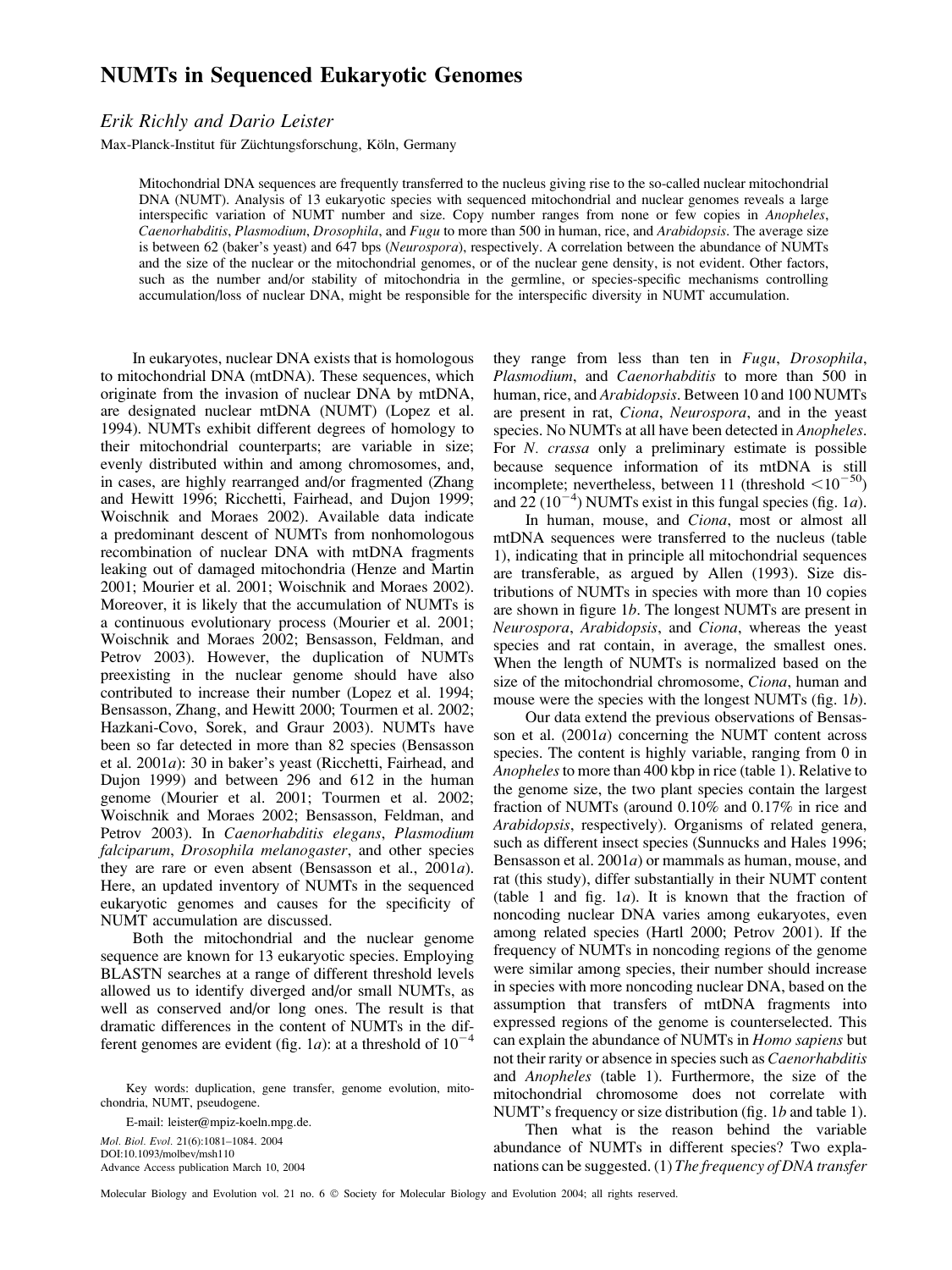

thresholds from  $10^{-4}$  to  $\lt 10^{-50}$  indicated by different shading and presented at a logarithmic scale. In *Anopheles*, no NUMT was detected. (b) Length distribution of NUMTs detected at a threshold of  $10^{-4}$ . Only species with more than 10 NUMTs were considered. Left columns represent distributions of absolute lengths classes (in bps); right columns refer to the distribution of relative length of NUMTs considered as fractions (in %) of the complete size of mtDNA. Note that for N. crassa the complete mtDNA sequence is not known. On top of columns, minimum and maximum NUMT sizes and average values (ave), are reported.

from mitochondria to the nucleus differs between species. The mtDNA escape into the cytoplasm, and ultimately its transfer to the nucleus, can be influenced by the vulnerability of mitochondria to stress and other factors (Bensasson et al. 2001a; Woischnik and Moraes 2002), as well as by the number of mitochondria present in each cell—particularly of the germline. Accordingly, speciesspecific differences in the formation of the germline and/or the number of mitochondria per cell may account for some of the interspecific differences in NUMT abundance observed. The number of mitochondria per cell could, for instance, explain the low number of NUMTs in Plasmodium—an organism having only one mitochondrion per cell (Divo et al. 1985; Hopkins et al. 1999). Furthermore, the number of somatic cell divisions from zygote to meiosis (and the loss of the nuclear envelope during each division) should influence the frequency of mitochondrion-to-nucleus DNA transfer (Walbot and Evans 2003). This might be the reason for the high NUMT content in the plants rice and Arabidopsis. Also, the efficiency of nuclear import of mtDNA and/or of its integration into the nuclear genome might differ between species. (2) The rate of loss of NUMTs is different among species. The rate and spectrum of DNA loss from the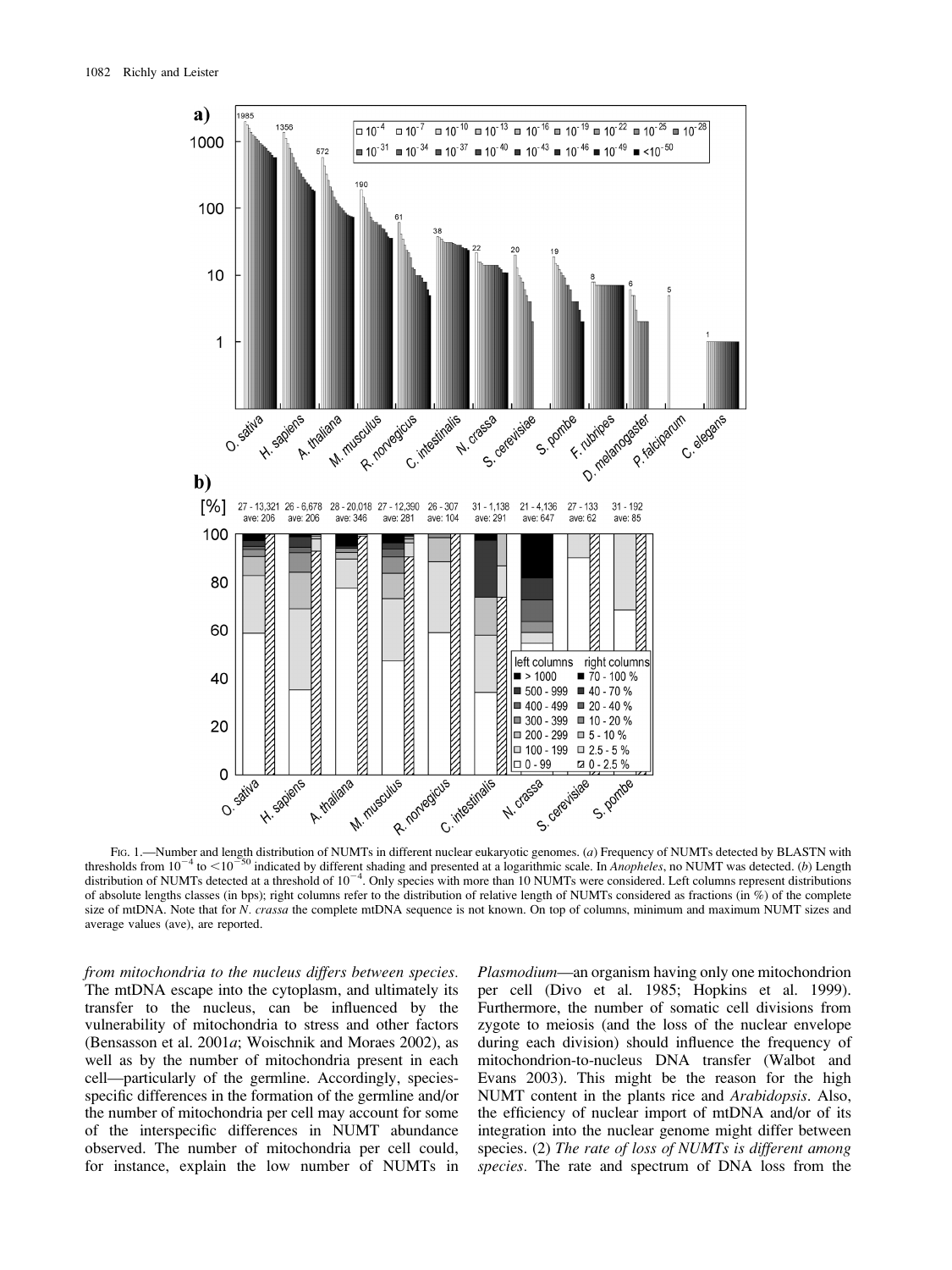| Table 1 |                                                                                                   |  |
|---------|---------------------------------------------------------------------------------------------------|--|
|         | Sizes of mtDNA and of Nuclear Genomes and of NUMTs Detected by BLASTN at a Threshold of $10^{-4}$ |  |

| <b>Species</b>     | mtDNA            |                 | Nuclear Genome (Mbps) |                    |                   | <b>NUMTs</b> |             |
|--------------------|------------------|-----------------|-----------------------|--------------------|-------------------|--------------|-------------|
|                    | Total Size [bps] | Transferred [%] | Total                 | Intergenic Regions | Noncoding Regions | bps          | $10^{-3}\%$ |
| H. sapiens         | 16.571           | 98              | 2910.0                | 2183.0 (75%)       | 2852.0 (98%)      | 279,170      | 9.6         |
| M. musculus        | 16.299           | 99              | 2500.0                | nd                 | 2375.0 (95%)      | 53.453       | 2.1         |
| R. norvegicus      | 16.300           | 25              | 2800.0                | nd                 | nd                | 6.340        | 0.2         |
| <i>F. rubripes</i> | 16.447           | 34              | 320.0                 | $212.0(66\%)$      | 285.0 (89%)       | 5,624        | 1.8         |
| C. elegans         | 13,794           |                 | 97.0                  | 45.6 $(47%)$       | 71.8 (74%)        | 126          | 0.1         |
| D. melanogaster    | 19,517           |                 | 122.7                 | 71.3(58%)          | 99.4 (81%)        | 534          | 0.4         |
| A. gambiae         | 15.363           | $\Omega$        | 278.2                 | 215.0 (78%)        | 258.7 (93%)       | $\Omega$     | 0.0         |
| C. intestinalis    | 14.788           | 74              | 116.7                 | nd                 | 101.5(87%)        | 11,051       | 9.9         |
| P. falciparum      | 5.967            | $<$ 1           | 22.9                  | 9.5(42%)           | 10.8(47%)         | 152          | 0.7         |
| S. cerevisiae      | 85,779           |                 | 12.5                  | 3.6(29%)           | 3.8 $(30\%)$      | 1,241        | 9.9         |
| S. pombe           | 19.431           | 8               | 12.5                  | $5.0(40\%)$        | 5.4(43%)          | 1.614        | 12.9        |
| A. thaliana        | 366,924          | 45              | 115.4                 | 64.1 (56%)         | $81.9(71\%)$      | 198.105      | 171.7       |
| O. sativa          | 490,520          | 38              | 420.0                 | 232.3(55%)         | 336.0 (80%)       | 409.104      | 97.4        |

NoTE.—"Transferred" mtDNA refers to the fraction (in %) of mtDNA that gave rise to NUMTs (repeated transfers of the same sequence are not considered). In the column ''NUMTs (bps)'' all nuclear sequences homologous to mtDNA are included, also when deriving from the same mtDNA sequences. ''Noncoding regions'' include all non-exon sequences as listed by Taft and Mattick (2003). Values in column "NUMTs  $(10^{-3} %)$ " refer to the ratio of NUMTs to the total size of the nuclear genome in the species concerned. nd, data not determined.

nucleus might shape the accumulation and size pattern of NUMTs. A specific spectrum of DNA loss could favor the deletion of NUMTs while still allowing the accumulation of massive amounts of noncoding DNA elements with different size. This type of DNA loss could lead to genomes with a large fraction of noncoding DNA but only with few NUMTs. Vice versa, a different control on DNA loss would allow more compact genomes to accumulate many NUMTs (such as in *Arabidopsis*). It is well known that the rate of DNA loss varies substantially for different fragment sizes and among species (Petrov et al. 2000; Bensasson et al. 2001b; Devos, Brown, and Bennetzen 2002), and this could explain the absence of a strict correlation between the abundances of noncoding nuclear DNA and NUMTs.

In conclusion, the causes for the interspecific diversity of NUMTs with respect to both copy number and length distribution remain obscure. The analysis of additional eukaryotic genomes to be completely sequenced in the future, in combination with the experimental analysis of the rates of mtDNA migration to the nucleus—particularly in related species that differ dramatically in their NUMT contents—should shed light onto the question how and to which extent eukaryotes deal with NUMTs and other pseudogenes in their genomes.

#### Materials and Methods

Sequence Analyses

Full-length mtDNA sequences were retrieved from the National Center for Biotechnology Information (NCBI) (http://www.ncbi.nlm.nih.gov/genomes/static/euk\_ o.html). Nuclear DNA sequences were obtained from the NCBI (http://www.ncbi.nlm.nih.gov/genomes/static/EG\_T. html; Caenorhabditis elegans, Drosophila melanogaster, Anopheles gambiae, Homo sapiens, Mus musculus, Plasmodium falciparum, Rattus norvegicus, Schizosaccharomyces pombe), Munich Information Center for Protein Sequences (http://mips.gsf.de/proj/thal/db/index. html; Arabiopsis thaliana), Joint Genome Institute

(http://www.jgi.doe.gov/genomes/index.html; Ciona intestinalis, Fugu rubripes), Saccharomyces Genome Database (http://www.yeastgenome.org/; Saccharomyces cerevisiae), Center for Genomics Research (http://www. broad.mit.edu/annotation/fungi/neurospora/; N. crassa), and The Institute for Genomic Research (ftp://ftp.tigr. org/pub/data/Eukaryotic\_Projects/o\_sativa/annotation\_dbs/; Oryza sativa).

NCBI-BLASTN (Altschul et al. 1990) was carried out locally with standard settings and thresholds ranging from  $10^{-4}$  to  $\leq 10^{-50}$ . Whole mitochondrial genomes were BLASTed either against draft nuclear genome sequences (human, mouse, rice, and rat) or, in all other cases, against complete genomes.

Numbers for total genome sizes and the amount of intergenic sequences were extracted from the Web pages listed above. Values of non–protein-coding DNA listed in table 1 were extracted from Taft and Mattick (2003).

#### Web Site

When additional genome sequences become available, updated versions of figure 1 and table 1 will be made available at: http://www.mpiz-koeln.mpg.de/~leister/mbe\_ 2004.html.

#### Acknowledgments

D.L. is supported by a Heisenberg stipend of the Deutsche Forschungsgemeinschaft (LE 1265/8). We thank Francesco Salamini for valuable comments on the manuscript.

### Literature Cited

- Allen, J. F. 1993. Control of gene expression by redox potential and the requirement for chloroplast and mitochondrial genomes. J. Theor. Biol. 165:609–631.
- Altschul, S. F., W. Gish, W. Miller, E. W. Myers, and D. J. Lipman. 1990. Basic local alignment search tool. J. Mol. Biol. 215:403–410.